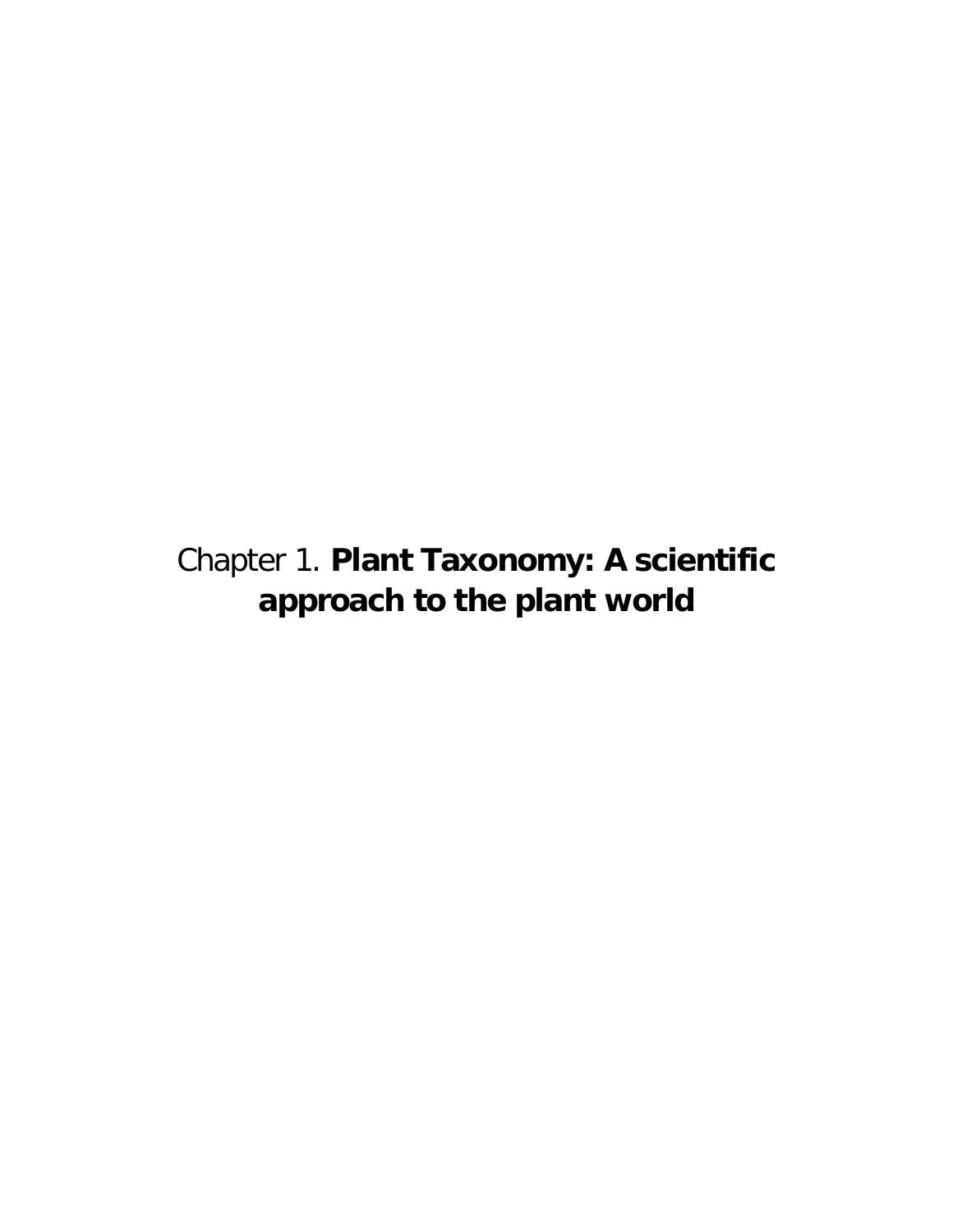# Plant taxonomy: The scientific classification of plants

We live from plants and of plants. We eat them, we use them for construction, we weave clothes with their fibers and we ferment them to make beverages. Through the process of photosynthesis, plants capture sunlight and atmospheric CO<sub>2</sub> to make organic molecules. Think about it: plants make living molecules, literally, out of thin air. Only light and carbon dioxide (and a little bit of water) are needed by plants to give us bread to eat, wine to drink, clothes to protect our bodies, fire wood to warm our houses, or mahogany to construct a violin. All the great civilizations in the world emerged, grew, and developed around agriculture: Mesopotamia, Egypt, China, India, the Horn of Africa, Mesoamerica, and the Andes, among many other regions of the world have given us the cornucopia of crops we use and feed on. We have coevolved with plants and we have bred them into domestication, but plants have in some curious way also "domesticated" us, Homo sapiens. Our modern specialization of labor, our cities, our landscapes, our entire civilizations are a direct product of the way we have organized ourselves to obtain our crops and secure our timber.

Understanding the natural history of plants is not only an intellectual pursuit in theoretical science, it is the result of a deep basic need to understand our own history and to envision our own future. Feeding nine billion human beings in the world by 2050 while maintaining the ecosystem services and the biodiversity of life on earth will demand our best science, and a deep, profound understanding of the plants that make all life on earth possible. The scientific classification of plants, known as **plant taxonomy**, plays and will continue to play a central role in the viable future of our societies.

#### **THE MEDIEVAL FOUNDATIONS OF MODERN SCIENCE**

When was modern science founded? Although it is difficult to set a precise date because modern science is the result of the collective contributions of thousands of persons, two latemedieval thinkers and intellectual precursors of science have a large responsibility in the modern methods for the study of natural phenomena. The first one, **Roger Bacon** (1214– 1294), an English philosopher and Franciscan friar who placed emphasis on the study of nature through empirical methods, is credited as one of the earliest European advocates of the modern scientific method. Inspired by Aristotle and by later scholars such as the Arab scientist Alhazen, Bacon was recognized by his intellectual brilliance. Called *Doctor Mirabilis* ("amazing teacher") by his pupils, Bacon believed that knowledge of the natural world advances through empirical experience, especially through systematic observation and through deliberate experimental trials. Natural phenomena, Bacon believed, have natural causes.



Roger Bacon, the "amazing teacher"

The second one was **William of Occam** (1287–1347) also an English Franciscan friar and scholastic philosopher. Occam's most recognized contribution to modern science was a simple formula for efficient reasoning known as the principle of parsimony in explanation or "Occam's Razor." Occam's maxim states that if one can explain a phenomenon without assuming un-needed hypotheses, then there is no ground for assuming them. In other words, knowledge should always opt for explanations in terms of the fewest possible causes, factors, or variables. He turned this into a concern for intellectual simplicity; the principle says that one should not multiply explanations beyond necessity: "Do not explain with many what can be explained with few" (frustra fit per plura quod potest fieri per pauciora).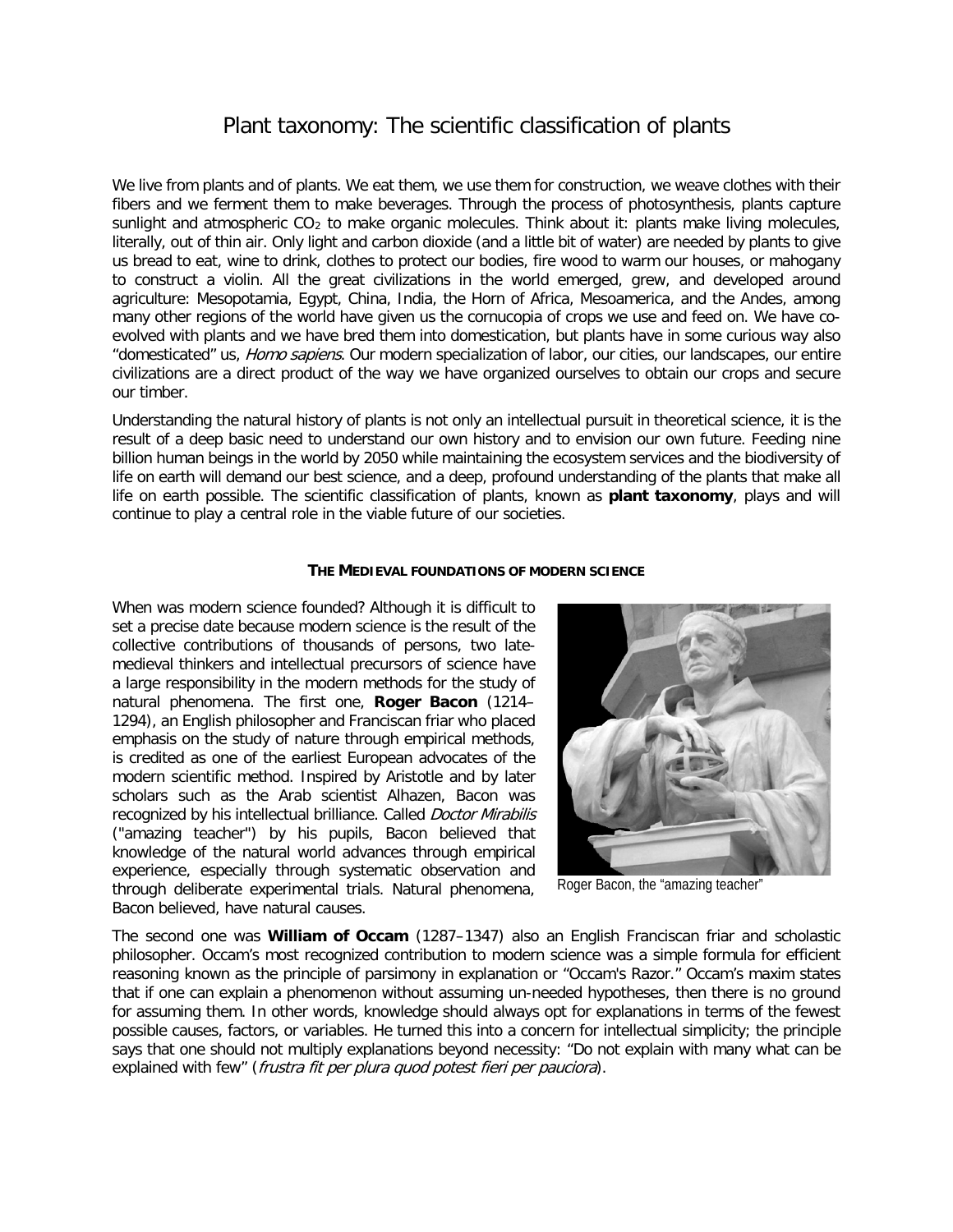Jointly, the works of Bacon and Occam showed that, in order to understand the natural world, one should construct simple hypotheses on how things work, and then test these hypotheses against experiments and detailed examinations of the natural world. In 1919, the British mathematician Alfred North Whitehead brought back the deep meaning of Bacon's and Occam's method with the following phrase: "The aim of science is to seek the simplest explanations of complex facts. The guiding motto in the life of every natural philosopher should be, '**Seek simplicity and distrust it**.'" (The Concept of Nature 1919).



Newton's *Principia Mathematica*

#### **THE ENLIGHTENMENT**

It took four centuries for the rationalist ideas of Bacon and Occam to take root in Europe and North America during a period of intellectual explosion known as the **Enlightenment**. Known also as the Siècle des Lumières (the Century of Lights), the Enlightenment was a philosophical movement which dominated the world of ideas in Europe and the Americas in the 18<sup>th</sup> century. Centered on **reason** as the source of authority and legitimacy, the Enlightenment advanced ideals such as liberty, progress, tolerance, fraternity, constitutional government, and ending the abuses of established authorities. It emphasized individual liberty and intellectual tolerance as drivers of human progress, and the development of science was marked by increasing empiricism, scientific rigor, and rationalism, along with increased questioning of traditional beliefs. This period of history saw the intellectual revolutions of Newton and Descartes in physics, and Linnaeus, Humboldt, Darwin, and Mendel, among many others, in biology.

Perhaps the most important scientific legacy of the Enlightenment was **rationalism** — the basic principle

that natural phenomena have objective causes that can be researched, interpreted, understood, and used to predict the way nature operates. It seems almost puerile today, but it took four full centuries, from Roger Bacon to Isaac Newton, for societies to fully accept that our everyday lives are not governed by undetermined supernatural causes but by simple, concrete factors that can be identified and tested through rigorous observations and experiments. The consequences of the Enlightenment in science were momentous. In medicine, for example, the period led to the breakthrough discoveries of Jenner, Koch, and Pasteur and, for the first time in history, Europe saw advances in health care as humankind had never seen before.

# **The Linnean Revolution**

The Enlightenment coincided with a period of colonial expansion of the European nations around the world. In their accelerated growth, the countries of Europe started looking for resources abroad, which were vital for their long-term success. Strategically important rubber was imported from the Amazon; fibers for the cordage that moved the imperial fleets came from Indian hemp or Mexican sisal fibers; quinine, vital to treat the malarial infections that often afflicted the imperial armies in the tropical colonies, was obtained from the *Cinchona* trees in Peru; rosewood, mahogany, ebony, and many other precious timbers were imported from forests in Africa, southeast Asia, and Tropical America, while new foods such as potatoes, corn, chocolate, or vanilla were constantly being brought into Europe's farms and greenhouses. Strategic resources also demanded exploration to locate them, and for this reason the Enlightenment was also a time of exploration. England, France, and Spain were sending boats to all the corners of the earth to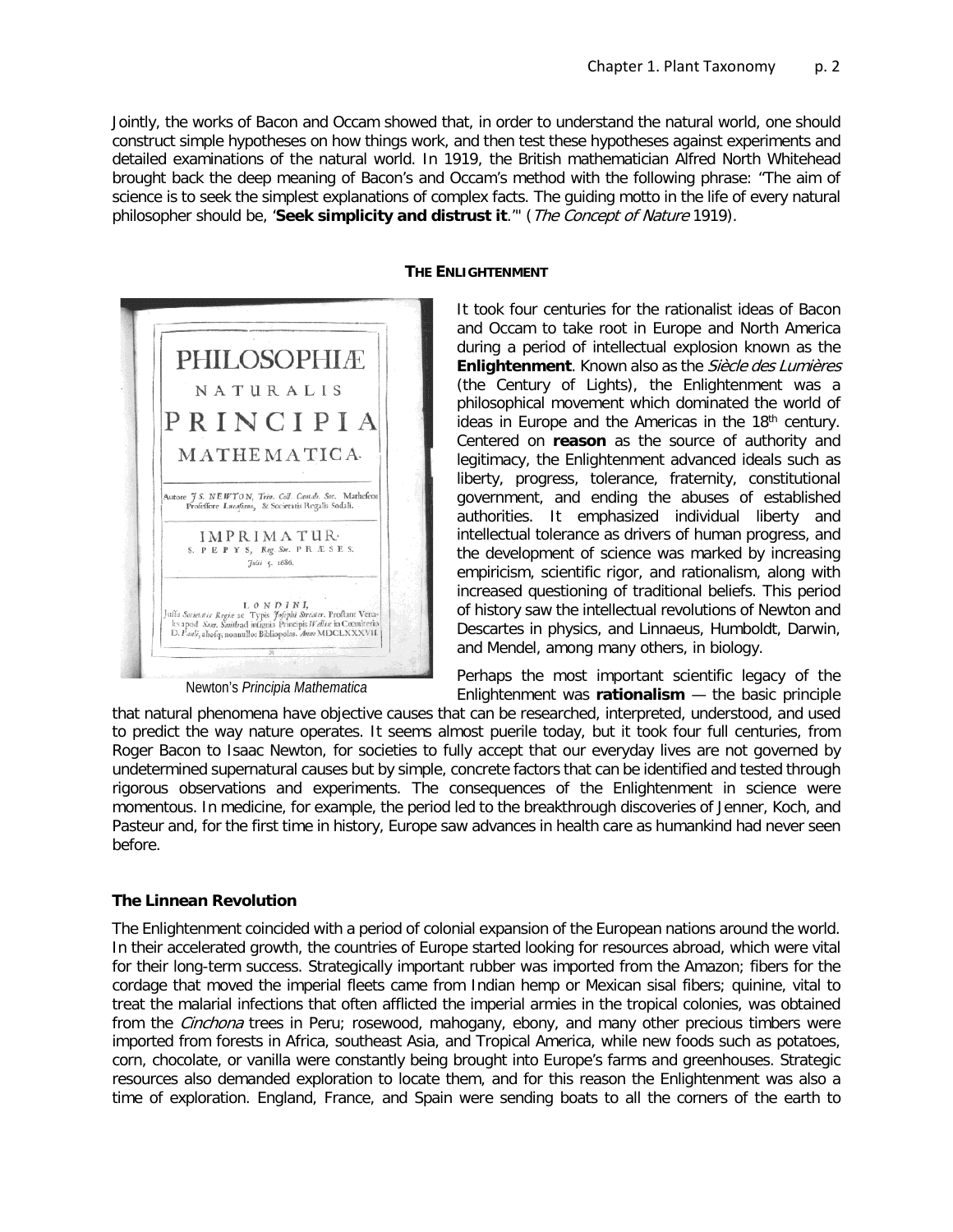research the wealth of natural resources that the planet offered to colonial expansion. Museums and botanical gardens were being established in London, Paris, Berlin, or Madrid to showcase the extraordinary diversity of life on earth (and the imperial power of European nations).

In this context, understanding the complexity of nature and finding a robust system for the classification of living things was critically important. The old Aristotelian system of classification, which had reached a peak with Pliny the Elder's Naturalis Historiae at the height of the Roman Empire (77 AD), simply could not deal with the biological richness and the complexity of the newly discovered worlds.

**Carl Linnaeus**, a Swedish biologist (1707–1778), was the first one to tackle the challenge of plant classification by developing the modern **binomial system** for naming organisms. Published in a breakthrough book called Systema Naturae, Linnaeus grew his classification of living things from a slender 12-page volume in the first 1735 edition to a monumental multi-volume treatise for the 10<sup>th</sup> edition, containing the description and classification of 4,400 species of animals and 7,700 species of plants. The unwieldy and often confusing description of organisms used in pre-Linnean times was replaced by two words (the "binomial"), containing a generic noun (the species' "genus") followed by a descriptive adjective (the species' "epithet"). The generic name, or genus, is often shared with other species. For example, the genus *Quercus* includes all the oaks and the genus Salix includes all the willow trees. The epithet defines the particular species within that genus to which we are making reference: *Quercus suber* (literally, the "corky oak") refers to the Mediterranean cork tree; Salix lanata refers to the woolly willow of Scandinavia. Contrary to common belief, binomial nomenclature was commonly used in Europe before Linnaeus's time. Romans, for example, used it frequently to characterize plants and crop stocks. Tritricum aestivum, the spring wheat used to make bread, was known to be different



Carl Linnaeus

from Tritricum durum, the hard-grain wheat used for stews and gruels. Linnaeus, however, was the first to use binomial nomenclature systematically throughout his work as part of a rigorous scientific method of classification.

#### **The rise of the Comparative Method**

Linnaeus's biggest contribution to science more than the binomial system itself was the approach behind his classification method. Before Linnaeus, the classifications of living things had been based mostly in organismic function. Animals, for example, were often classified according to the habitat where they lived into flying, walking, or swimming organisms. Plants were often classified according to their growth form into trees, shrubs, vines, and herbs, or according to their uses. Early in his career, Linnaeus realized that using function or use as a classification criterion could lead to big mistakes: dolphins were often classified as fish, or bats were classified as birds. Similarly, he realized that, for example, plants with very similar traits in flowers and fruits—and obviously closely related—could have herbaceous species and woody tall trees sharing the same reproductive and floral morphology. The Aristotelian system of classification simply did not work in the expanding frontiers of Europe during the Enlightenment.

To tackle this problem Linnaeus developed a system of comparative analysis of biological morphology known at present as the **Comparative Method**. Linnaeus realized that some traits, such as the growth habit of a plant, provided only evidence of a superficial similarity of function, imposed by "conditions of existence", while other traits provided evidence of a deep similarity derived from a common structure, or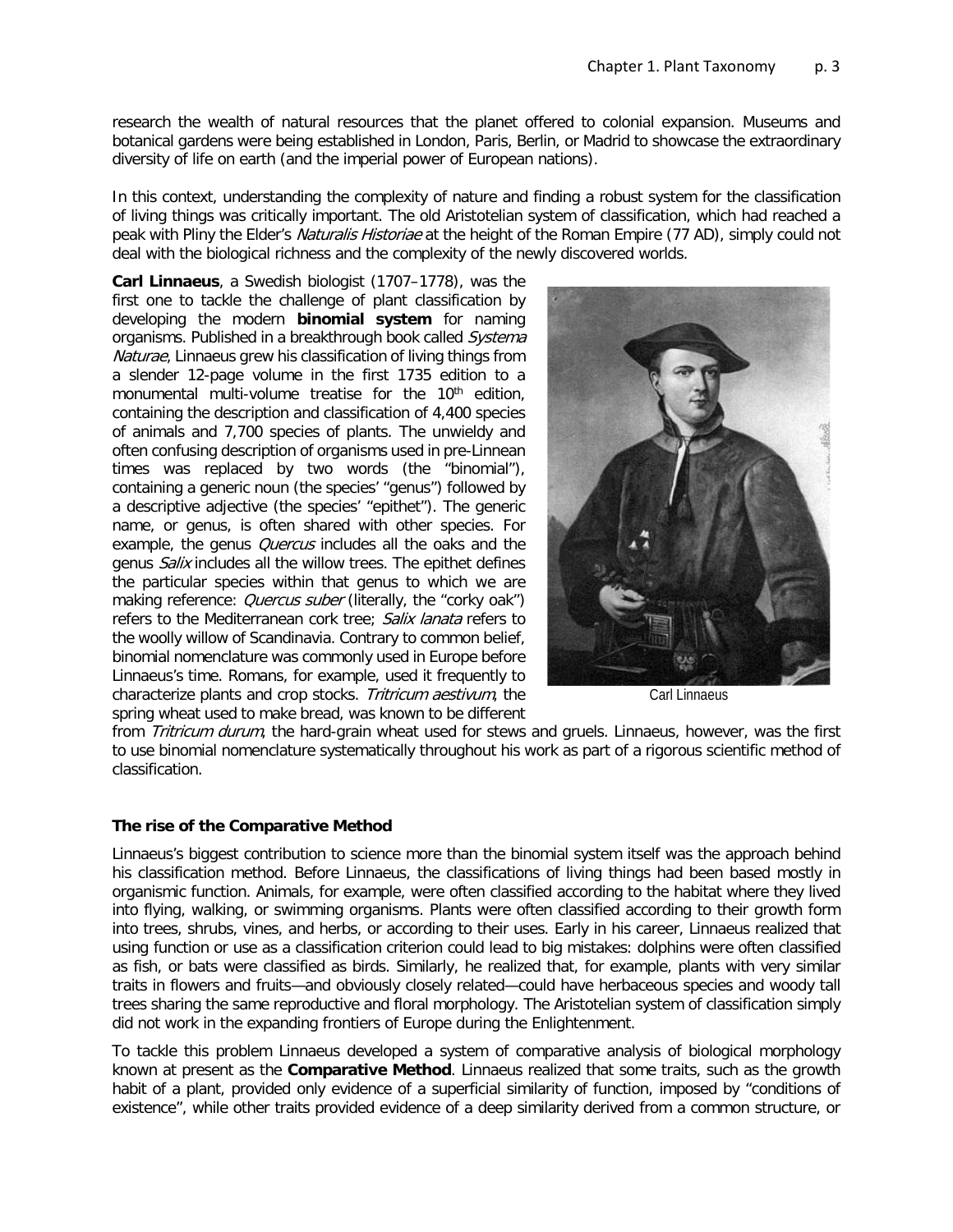"unity of type". Doing careful anatomical comparisons, he was able to find traits that were indicative of a common structure while disregarding those that were indicative of a simple convergence in function. For example, the wing of the bats, when examined closely, has a bone structure that is quite different from that of birds but closely resembles the forelimb of other mammals, so although bats and birds share the ability to fly, the comparative analysis of deep commonalities shows that bats really belong with mammals. Similarly, Linnaeus realized that although the dwarf herbaceous arctic willow of northern Scandinavia looks very different from the tall, majestic willows of southern Europe, their leaves are quite similar and their flowers and fruits are almost identical, suggesting that, although one species might have become small and prostrate to survive the Arctic winters, their comparative morphology shows that they really belong in the same genus.

In the Comparative Method, deep similarities of structure are known as "homologies" while superficial similarities, or similarities of function, are known as "analogies". The wing of bats and the wing of birds are really analogous structures; they have the same function but different origins. In contrast, the grasping hand of primates and the wing of bats are homologous; they may have different functions but share a common origin. For plants in particular, Linnaeus realized that floral morphology is much more constant than size or growth habit, and that homologies of taxonomic importance should be searched chiefly in flowers and fruits: Some willows are herbaceous while others are woody trees, but their flowers are very alike. Similarly, some legumes such as the common beans are short-liver herbs, while others, such as the desert ironwood, are woody trees that can live for thousands of years, but their almost-identical flowers betray a common origin. Linnaeus realized they belong in the same family.

Linnaeus's approach to understanding the classification of living things spread rapidly into other fields of science, such as linguistics, archaeology, anthropology, or geology. Using the comparative method linguists started to understand the evolution of human language, and geologists started comparing the composition of rocks to unravel the deep history of the earth's surface. During the vibrant intellectual times of the Enlightenment, the comparative method brought a true revolution in the study of nature and triggered a debate about the deep causes of biological richness and species formation. For the first time in history, scientists became interested in understanding how living things have changed in a deep time scale and what were the origins of biological lineages.

The Comparative Method flourished during the Enlightenment with the intellectual explosion of rationalism. Scientists, as well as explorers in the most remote corners of the earth, used comparative science to illuminate the search for predictive patterns or "laws of nature". This revolutionary approach led to the serious questioning of solidly established paradigms, such as the true age of the earth or the changeable nature of biological species. Lastly, rationalism and the comparative method also demolished the anthropocentric view of the universe, by simply placing Homo sapiens as yet another species in nature's tree of life.

#### **THE SCIENCE OF PLANT TAXONOMY**

Linnaeus died in 1778 surrounded by a well-earned fame. His ideas became widespread, and a group of scientists in London created the **Linnean Society**, one of the first scientific societies in the world, to disseminate Linnaeus ideas and the comparative method. Many scientists realized that Linnaeus concept of homology or deep similarities was in effect making reference to commonality of origin in living things. The idea that groups of species that share common traits descend from a common lineage was implicitly present in Linnaeus taxonomy, which grouped similar species into Families, making clear allusion to evolutionary relatedness. Indeed, the idea that groups of related species shared a common ancestry became widespread during the Enlightenment, and many top scientists embraced it, including **Erasmus Darwin**, one of the most active members of the Linnean Society. But the question remained, if similar species descend from a common ancestor, how do species split apart to form new species?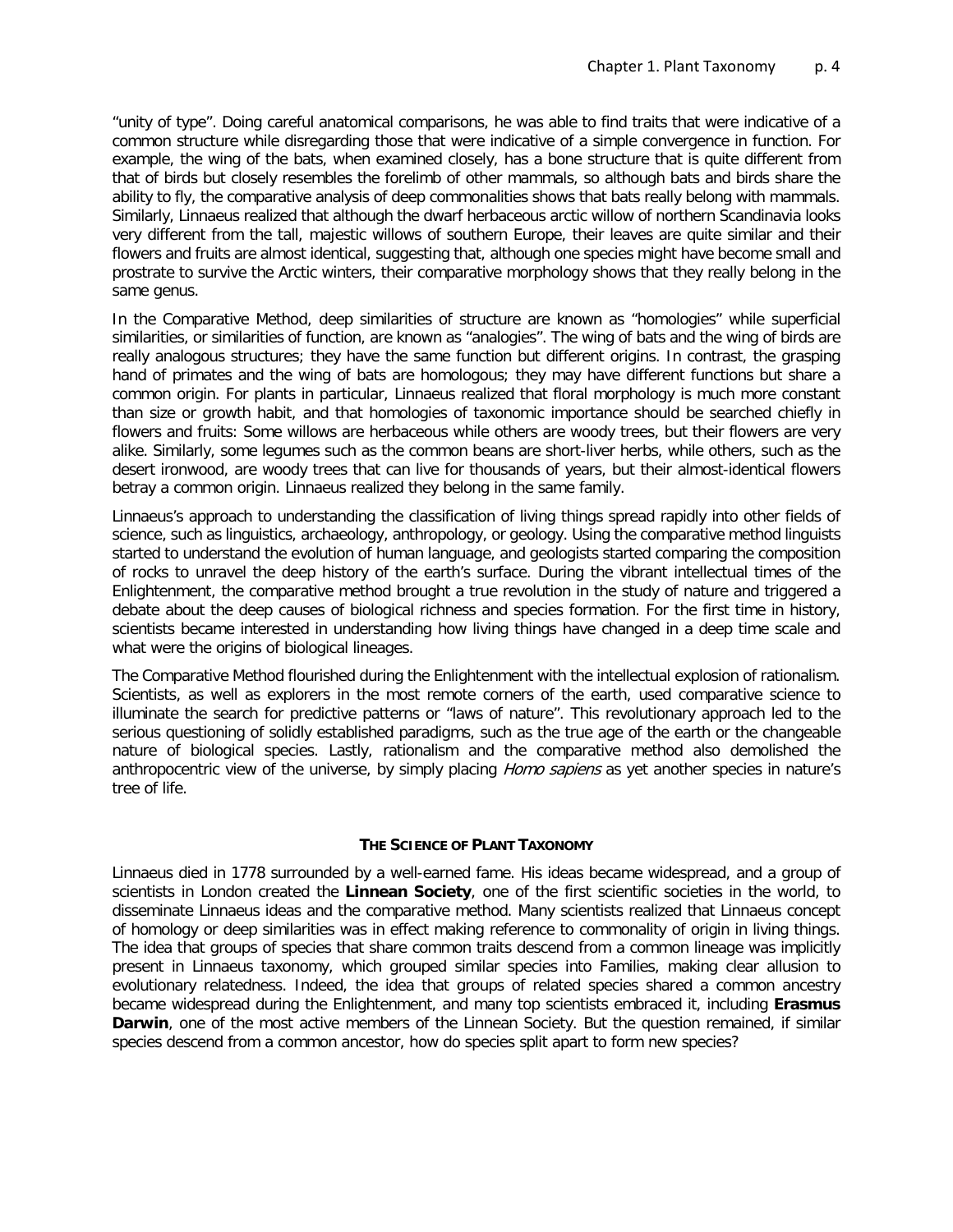#### **Taxonomy and evolution**

It was Erasmus Darwin's grandson, **Charles Darwin** (1809–1882), who came with an answer to this perplexing question and in doing so gave a new and more rigorous perspective to Linnean taxonomy and the comparative method. Darwin, a Cambridgetrained scientist and an acute observer of nature who had travelled around the globe in the HMS Beagle as a naturalist for the British Navy, was able to elucidate through careful observation how species form. Like his grandfather, he embraced the idea that all species have descended over time from common ancestors, but went one step further. In a joint publication with Alfred Russel Wallace he introduced the idea that this branching pattern of evolution resulted from a process that he called **natural selection**, in which different populations of the same species gradually drift apart in form and function as a result of differential survival and fecundity. He figured out that, in the same way that selective breeding by farmers produces starkly different varieties of a species, isolated populations of a species will gradually change to adapt to local conditions, eventually differing so much from their ancestral lineage as to form an entirely new species.

Darwin published his complete theory of evolution in his 1859 book On the Origin of Species, overcoming earlier concepts of transmutation of species that had met serious criticism by the scientific establishment. However, although he knew from plant breeding and animal husbandry studies that biological traits are passed from parents



Charles Darwin in his old age

to offspring, Darwin did not know how biological traits were inherited or the mechanism of inheritance.

#### **After Linnaeus and before Darwin: Early evolutionists**



Looking at the diversity of life on earth, and comparing the shared anatomy of species, many scientists reached the conclusion that species were related by common lineages. Linnaeus' idea of "commonality of origin" clearly contained the idea of evolutionary and genetic relatedness. In France, Jean-Baptiste de Lamarck (1744 1829), a French naturalist, was an early proponent of the idea that evolution occurred in nature and proceeded in accordance with natural laws. Building on Linnaeus's theory of common origins, he developed the first truly cohesive theory of evolution, in which environmental forces adapted organisms to local environments through use and disuse of traits, differentiating them from other organisms.

In England, Erasmus Darwin also formulated a formal theory of evolution. He discussed how life evolved from a single common ancestor, forming "one living filament". Adding to Lamarck's theory of evolution through acquired traits from use and function, Erasmus Darwin also talked about how competition and sexual Lamarck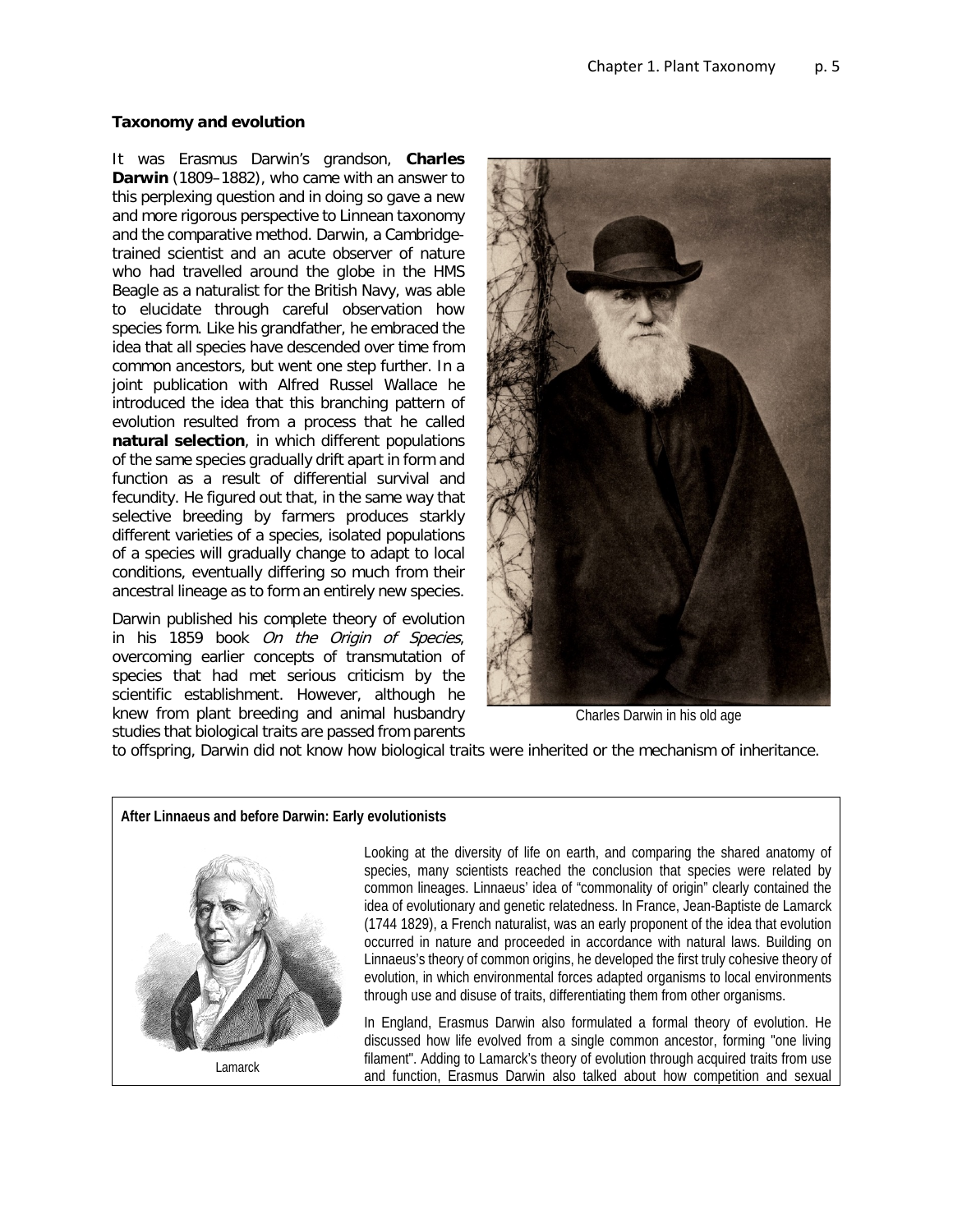selection could cause changes in species: "The final course of this contest among males seems to be, that the strongest and most active animal should propagate the species which should thus be improved".

Erasmus Darwin was a respected English physician, as well a well-known poet, philosopher, botanist, and naturalist. In true aristocratic Victorian eccentricity, he often presented his evolutionary ideas in verse, in particular in the poem *The Temple of Nature* (1802):

> Organic life beneath the shoreless waves was born and nurs'd in ocean's pearly caves; first forms minute, unseen by spheric glass, move on the mud, or pierce the watery mass; these, as successive generations bloom, new powers acquire and larger limbs assume; whence countless groups of vegetation spring, and breathing realms of fin and feet and wing.

## **Taxonomy and genetics**

It was until a few years after Darwin published The Origin of Species when **Gregor Mendel** (1822–1884), a German scientist and friar, solved the conundrum. Working with pea plants, Mendel showed that when a yellow pea and a green pea were bred together their offspring plant was always yellow. However, in the next generation of plants, the green peas reappeared at a ratio of 1:3. Mendel realized that inheritance is driven by discrete trait-transmitting units called "**genes**", and that organisms have two sets of genes or **alleles**—one inherited from the mother and another one from the father—for each transmissible trait. He also realized that when an organism has two different alleles one of them is usually expressed over the other. He called these alleles "dominant" and "recessive", as in the pea's yellow and green colors. Mendel's pea plant experiments established the basic rules of heredity, now referred to as the laws of Mendelian inheritance.

Although Mendel published his studies in 1866, the profound significance of his work was not recognized by the scientific



establishment until the turn of the 20<sup>th</sup> century, more than three decades later, ushering-in the modern age of genetics. With modern genetics, finally the mechanism of natural selection became clear: When a population of a species grows in isolation from the rest of its lineage, natural selection will favor the transmission of those genes that make the individuals more apt to survive and reproduce successfully. And those that do survive and reproduce will leave behind abundant progeny with their very own, locally successful genes. After a few generations, the local population will have adapted to its environment and will differ from the rest of its lineage. A new species has been produced.

#### **Science and non-science**

Science is both a body of knowledge and a process. It is a system of knowledge acquisition and discovery designed and perfected for the understanding of the natural world. Science allows us to link isolated facts into a coherent and comprehensive understanding of the natural world. As envisioned by Bacon and Occam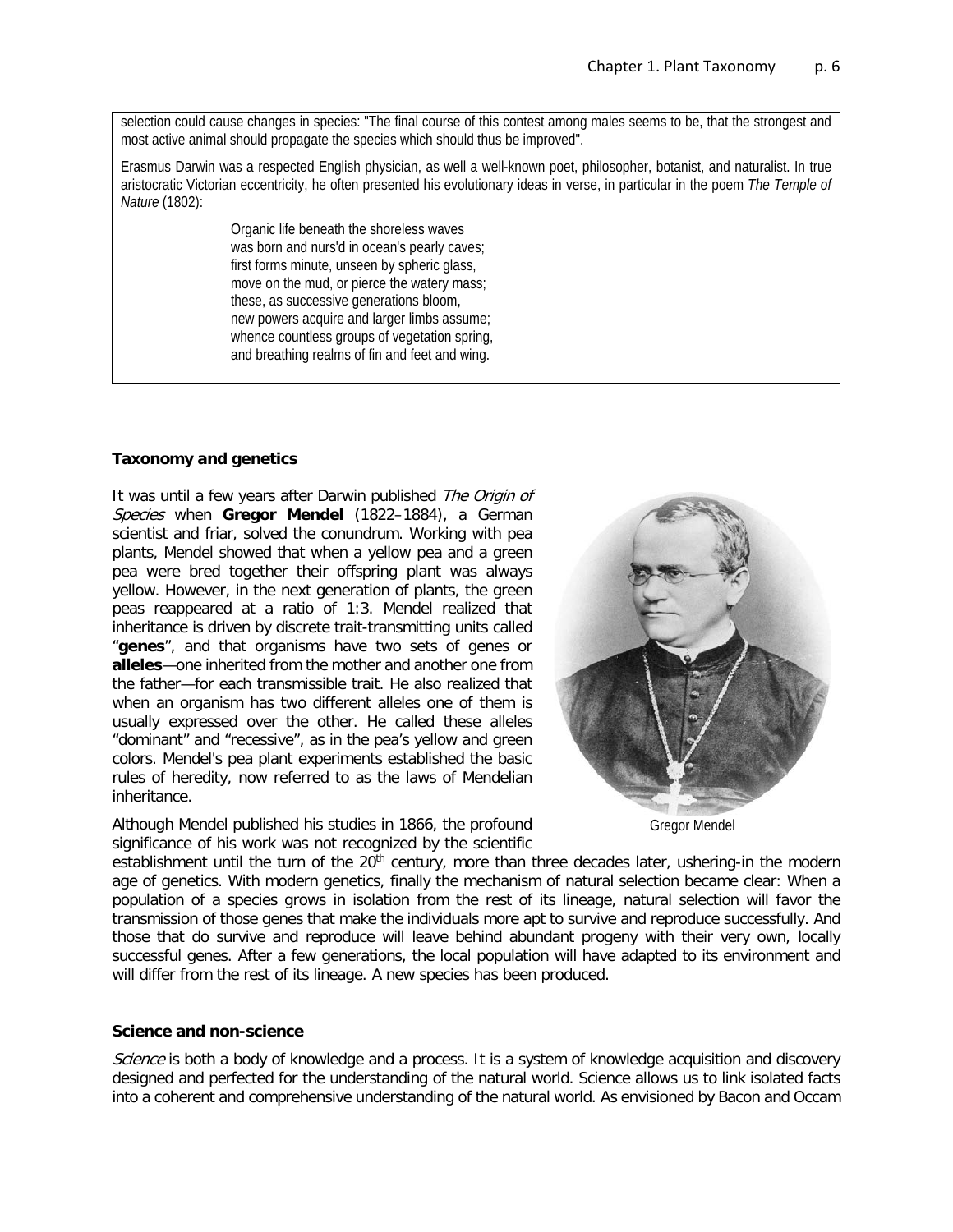over six centuries ago, science works by postulating hypotheses on how things work, and then by testing these hypotheses against experiments and detailed examinations of the natural world. A scientific hypothesis has to be observable, testable, and based on natural causes. In order to accept a hypothesis, the results of observations and experiments concerning a naturally occurring event should be similar when performed repeatedly, so that the inferred cause-and-effect mechanism can be used to make specific predictions. Scientific theories are not immutable, they are not "carved in stone". Rather, they are subject to constant revision and correction. Scientific ideas are under constant scrutiny, they can be proved wrong, and if they do they have to be modified or discarded, in order to consistently explain observations of naturally occurring events.

Nonscience is the other sphere of human knowledge. Unfortunately, the term might seem derogatory as the "non" in nonscience almost implies some value judgment, but nonscientific areas of knowledge are as creative as science and of great importance for human knowledge. The term "nonscience" (not to be confused with pseudoscience or bogus-science) simply refers to ideas, concepts, and hypotheses that cannot be put to a scientific test. Nonscience involves religions, ethical beliefs, moral precepts, ideologies, and philosophical ideals. It often deals with ultimate causes and ethical or metaphysical questions. These kinds of ideas answer for us questions about the world, but, unlike scientific answers, they cannot be put to a test as they are based upon moral convictions, ethics, faith, belief, or ideology. They are not open to testing; they can be discussed, questioned, and sometimes changed, but, when they are, it is not through any sort of experimentation or observational testing but rather through abstract, philosophical analyses. Nonscientific ideas are of great importance to humans. They provide us with a moral compass, they show us how to use scientific knowledge in an ethical manner. They tell us what our values and our subjective relationship should be with the world around us and with each other, and they address questions for which we have no scientific response.

#### **Vegetative traits can be misleading: Natural selection and morphological variation**

Linnaeus realized early in his work on plant taxonomy that vegetative characters were often highly variable under different environmental conditions, and based his approach to plant taxonomy mostly on sexual characters, which he realized were less variable and tended to be more constant within taxa. Darwin realized that these contrasting changes in form were often the result of natural selection in different environments, and Mendelian genetics explained how environmental pressure may select different genotypes with genes expressing the most adaptive characters for each set of environmental conditions.

An extraordinary example of this can be observed in the California brittlebushes (genus *Encelia*, in the family Asteraceae) in the Vizcaíno Desert of Baja California (Kyhos, D., et al. 1981. *Systematic Botany* 6(4): 399–411). One species, *Encelia ventorum*, lives in the coastal dunes and has compound leaves with thread-like (filiform) folioles. A second species, *Encelia palmeri*, lives in the inland deserts and has entire leaves covered with dense hairs that protect them from excessive radiation and water loss. In the transition between the dunes and desert hybrid plants appear with intermediate characteristics, following the coast-to-desert gradient with a correlative gradient in leaf form. Although the leaves show a wide range of variation, the flowers are strikingly similar, indicating that, despite the immense leaf variation, the two species are very closely related within a common taxonomic lineage.

|                                   |  |            |  | **********    |
|-----------------------------------|--|------------|--|---------------|
| coastal dunes                     |  | transition |  | inland desert |
| (Modified from Kyhos et al. 1981) |  |            |  |               |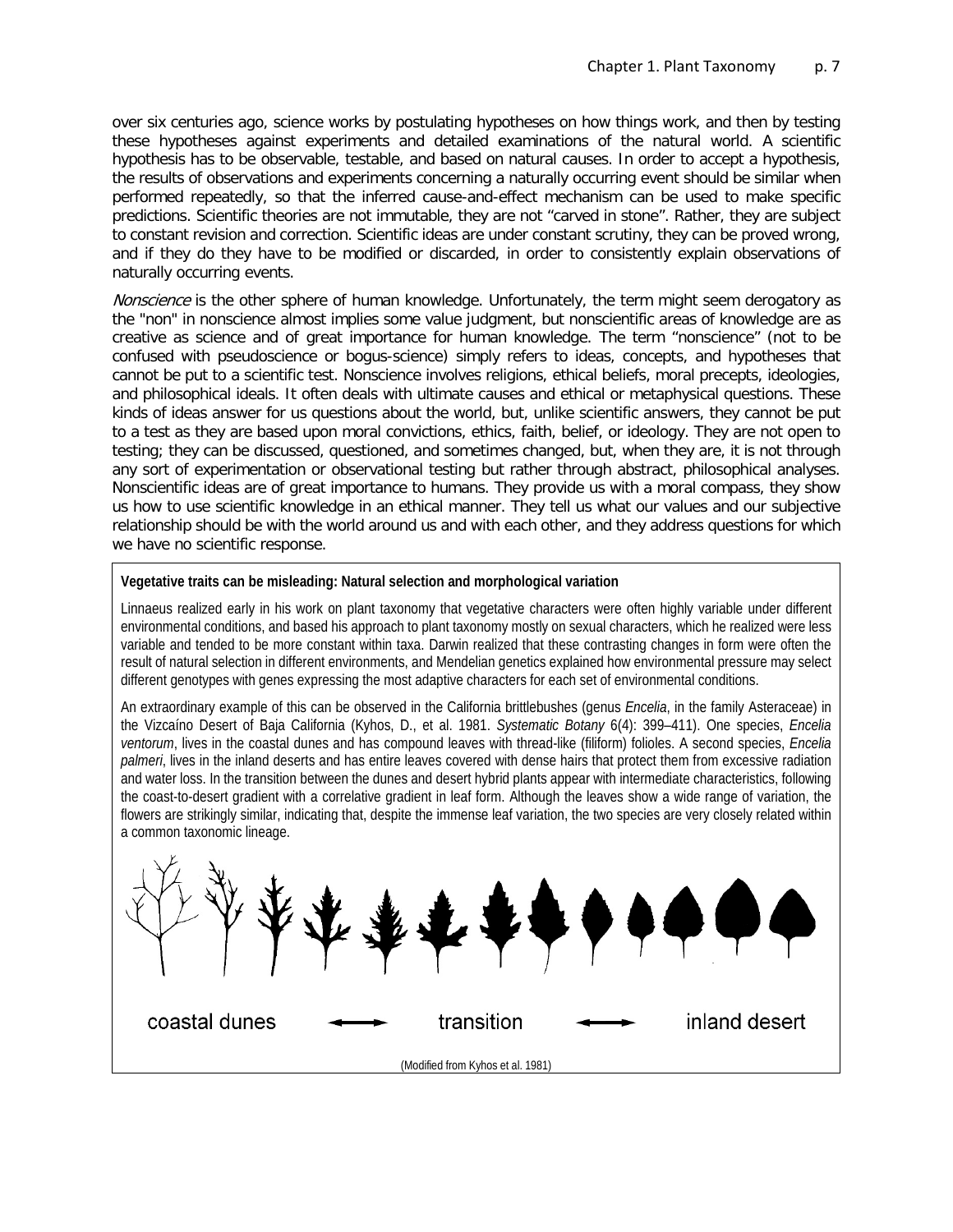### **Modern Plant Taxonomy**

With the synthesis of Darwinian evolution and Mendelian genetics, the system of plant taxonomy developed by Linnaeus evolved into a rigorous science. **Plant taxonomy**, also known as "**plant systematics**", studies the relationships between plant lineages and their evolution. The scientific principles of genetics and evolution brought a new significance to Linnaeus's concept of homology, or deep similarities between species. The hypotheses to be tested in plant taxonomy are about the taxonomic similarity of species. The classification of biological species using the barrage of tools that modern science provides, such as molecular biology, electron microscopy, geographic information systems, computer modelling and databasing is called **integrative** taxonomy.

Indeed, in modern science taxonomic similarity is measured in genetic and evolutionary terms. If two species with similar traits share common genes, then they must be closely related and share a common origin. If, on the contrary, two species with externally similar traits do not share common genes, then we must conclude that the morphological resemblance is only superficial and the species belong to different lineages. The rule can be applied not only to species but to any higher-order **taxon**, or lineage in the taxonomic tree. A good example of this can be found in the cacti of the New World (i.e., the Americas) and the succulent euphorbias of Africa. At a distance both **taxa** look extraordinarily similar, with leafless, spiny, green succulent stems clearly adapted to survive drought in arid environments. But external appearances can be deceitful: they really belong to two widely separated lineages that evolved in two different continents in response to increasing aridity. Their unrelated nature becomes evident when we look at their strikingly different flowers, for example, or when their DNA is sequenced. In these two taxa, the shared trait of succulence is an analogy, in Linnaeus terms, or a case of **convergent evolution**, in Darwinian terms. Their similarity, as striking as it may be, is only skin-deep.

The goals of modern plant taxonomy are the **description**, **identification**, and **classification** of plants:

Plant description is a formal description of a newly discovered species published in the form of a scientific paper. The author describing a new species will name the plant using a Latin binomial, such as Linnaeus originally proposed. The name of this new species is then registered on the International Plant Names Index, an online database that can be consulted by researchers all over the world.

Plant identification is the determination of the identity of an unknown plant by comparison with previously collected specimens or with the aid of books or identification manuals. The process of identification connects the specimen with a published scientific name. Once a plant specimen has been identified, its name and properties are known and can be compared with previously published descriptions.

Plant classification is the placing of known plants into the evolutionary tree of life, by organizing species into groups or categories based on inferred lineage relationships. Scientific classification follows a system of rules that systematically groups taxa into a hierarchy of Genera, Families, Orders, Classes, and Kingdoms. The classification of plants results in an organized system for the naming and cataloging of specimens based on the most rigorous evidence on the inter-relationships between plant lineages.